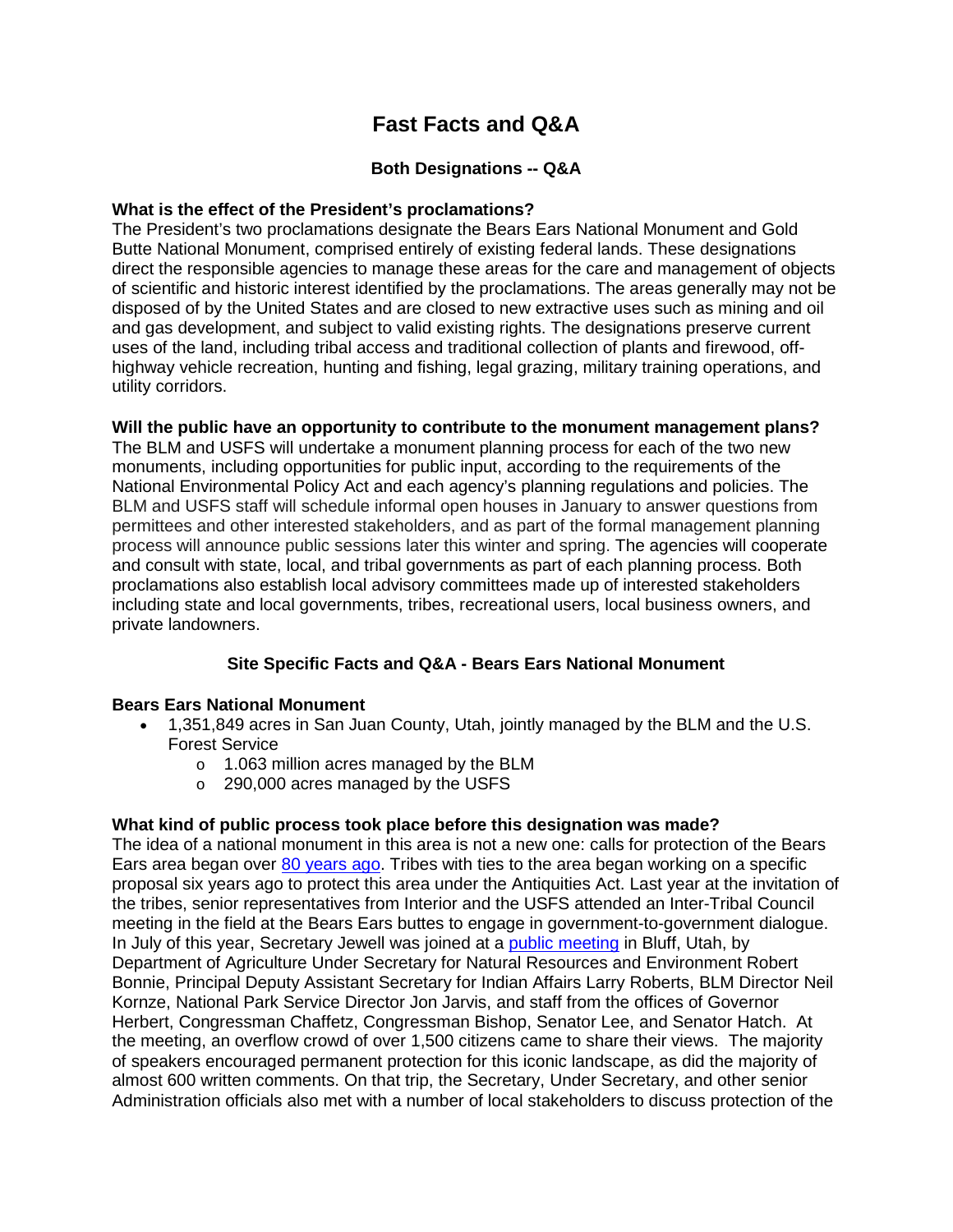area, including a meeting with the San Juan County Commission that was well-attended by local citizens. The boundary of the monument is largely based on the Utah Public Lands Initiative [\(H.R. 5780\)](https://www.congress.gov/114/bills/hr5780/BILLS-114hr5780ih.pdf), which was introduced by Reps. Bishop and Chaffetz after extensive consultations with stakeholders and the Interior Department and USDA.

## **The Governor of UT, Congressional Members and many members of the public have advocated for resolving this issue through legislation. How were their voices taken into account with this decision?**

Congressmen Rob Bishop and Jason Chaffetz of Utah have also proposed to protect this area. Their Utah Public Lands Initiative [\(H.R. 5780\)](https://www.congress.gov/114/bills/hr5780/BILLS-114hr5780ih.pdf), which Governor Herbert also supported, proposed to conserve roughly the same area as the Bears Ears National Monument by designating two new [National Conservation Areas](http://robbishop.house.gov/uploadedfiles/upi_nationalconservationareas_071316.pdf) and a [Wilderness.](http://robbishop.house.gov/uploadedfiles/upi_wilderness_071316.pdf) See below for a more detailed comparison between the proclamation and the PLI.

#### **How did this decision take into account input from tribal governments?**

There is overwhelming support from tribal governments for protecting this important cultural landscape. An unprecedented coalition of five federally recognized tribes – Hopi, Navajo, Ute Mountain Ute, Zuni, and Ute Indian Tribe of the Uinta Ouray – came together to develop a proposal for protecting the Bears Ears area, which is the ancestral grounds of numerous tribes in the region and remains an important area for traditional and ceremonial use. Over two dozen other tribes endorsed their proposal, as well as the National Congress of American Indians. Tribal support within the state of Utah is similarly strong. The Ute Indian Tribe of the Uintah Ouray is located in Utah, and the Utah Tribal Leaders Association endorsed the proposal. The Navajo Nation, which has seven chapter houses located in Utah, has supported the proposal at its highest levels, including support from its President and the Navajo Nation Council. Six of their seven chapter houses in Utah support the monument proposal, and the one that has rescinded its support has instead advocated for protecting the area through the Public Lands Initiative.

This designation will protect the story of hundreds of generations of native peoples who have lived in the surrounding sandstone canyons, desert mesas, and meadow mountaintops, which consist of one of the densest and most significant cultural landscapes in the U.S. Also protected by today's designation is abundant rock art, ancient cliff dwellings, ceremonial sites, and countless other sites of historic and sacred importance to Native American tribes. To reflect tribal expertise and traditional and historical knowledge, a Bears Ears Commission has been created to enable tribes to share information and advice with federal land managers.

#### **Where is the Bears Ears National Monument?**

The Bears Ears National Monument is located in southeast Utah's canyon country, in San Juan County. The boundaries of the monument encompass approximately 1.06 million acres managed by the Department of the Interior's BLM, and nearly 290,000 acres within the boundaries of the Manti-La Sal National [Forest managed by the USFS.](https://www.fs.fed.us/visit/bears-ears-national-monument) The total acreage under federal management is approximately 1.35 million acres. Over 380,000 acres of the federal lands within the boundaries are currently managed by the BLM as 11 Wilderness Study Areas, natural lands without roads which provide outstanding opportunities for solitude or primitive recreation. Significant portions (totaling 29,000 acres) of the BLM-managed part of the monument are also currently managed as Areas of Critical Environmental Concern, which are managed for the protection of their outstanding cultural, natural, and scenic values. The BLMmanaged part of the monument also contains nine Special Recreation Management Areas, which are managed for their recreation opportunities. The USFS administers the 46,000-acre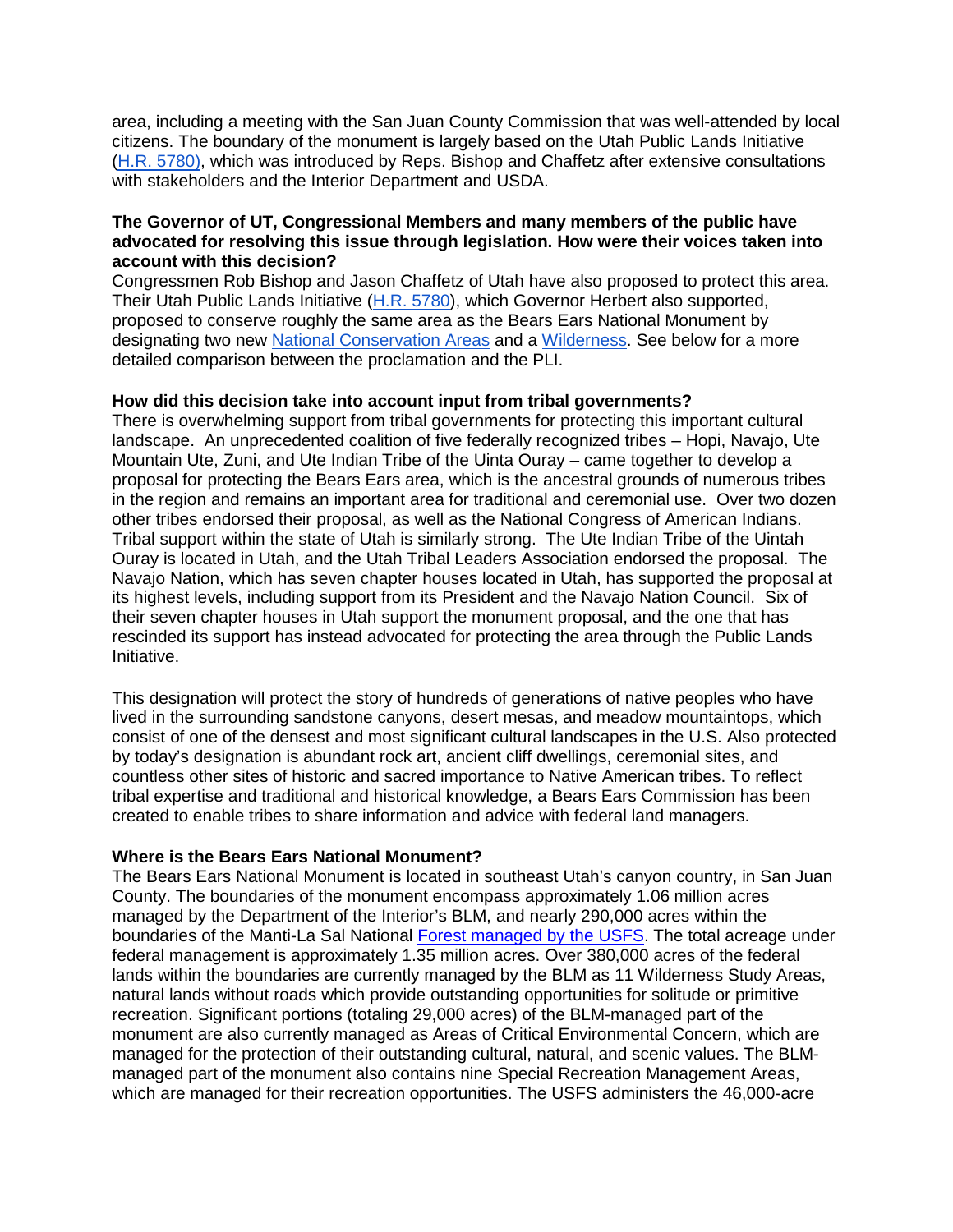Dark Canyon Wilderness just north of the Bears Ears formation, as well as the Cliff Dwellers Pasture Research Natural Area.

## **How does the designation compare with the Utah Public Lands Initiative?**

The proclamation is similar to and builds upon the PLI in many ways.

#### **Acreage**

The Bears Ears National Monument is similar in size to the Bears Ears and Indian Creek National Conservation Areas and Mancos Mesa Wilderness in the PLI:

|                | <b>PLI Acres</b> (Bears Ears and Indian<br>Creek NCAs + Mancos Mesa<br>Wilderness) | <b>Bears Ears National</b><br><b>Monument Boundary Acres</b> |
|----------------|------------------------------------------------------------------------------------|--------------------------------------------------------------|
| <b>Federal</b> | 1,277,076                                                                          | 1,351,849                                                    |
| <b>State</b>   | 99,422                                                                             | 109,106*                                                     |
| <b>Private</b> | 12,556                                                                             | 12,652*                                                      |
| <b>Total</b>   | 1,389,074                                                                          | 1,473,607                                                    |

\* The monument designation does not impact or affect non-federal acreage. Only federal land is subject to the terms of the proclamation

## **Management Plans**

The PLI and the proclamation both require the development of management plans for the designations with robust public involvement, including consultation with state, local, and tribal governments. The PLI's boundary includes 115,000 acres of land managed by the National Park Service. The monument boundary does not include NPS land, but the BLM and USFS land managers will work with the NPS to ensure consistent management of these important landscapes.

## **Tribal Commission**

The PLI and the proclamation both establish tribal commissions to provide information and recommendations to allow for the integration of tribal expertise and traditional knowledge into management. The PLI's commission would be for the Bears Ears NCA only, and would not include the Indian Creek NCA or Mancos Mesa Wilderness.

## **Advisory Council**

The PLI and the proclamation both call for advisory committees or councils made up of a variety of interested local stakeholders to assist in the development and implementation of management plans for the NCAs and monument, respectively.

#### **Withdrawal**

Neither the PLI nor the monument would affect existing oil, gas, and mining operations. Both the PLI and the proclamation would prohibit new mineral leases, mining claims, prospecting or exploration activities, and oil, gas, and geothermal leases.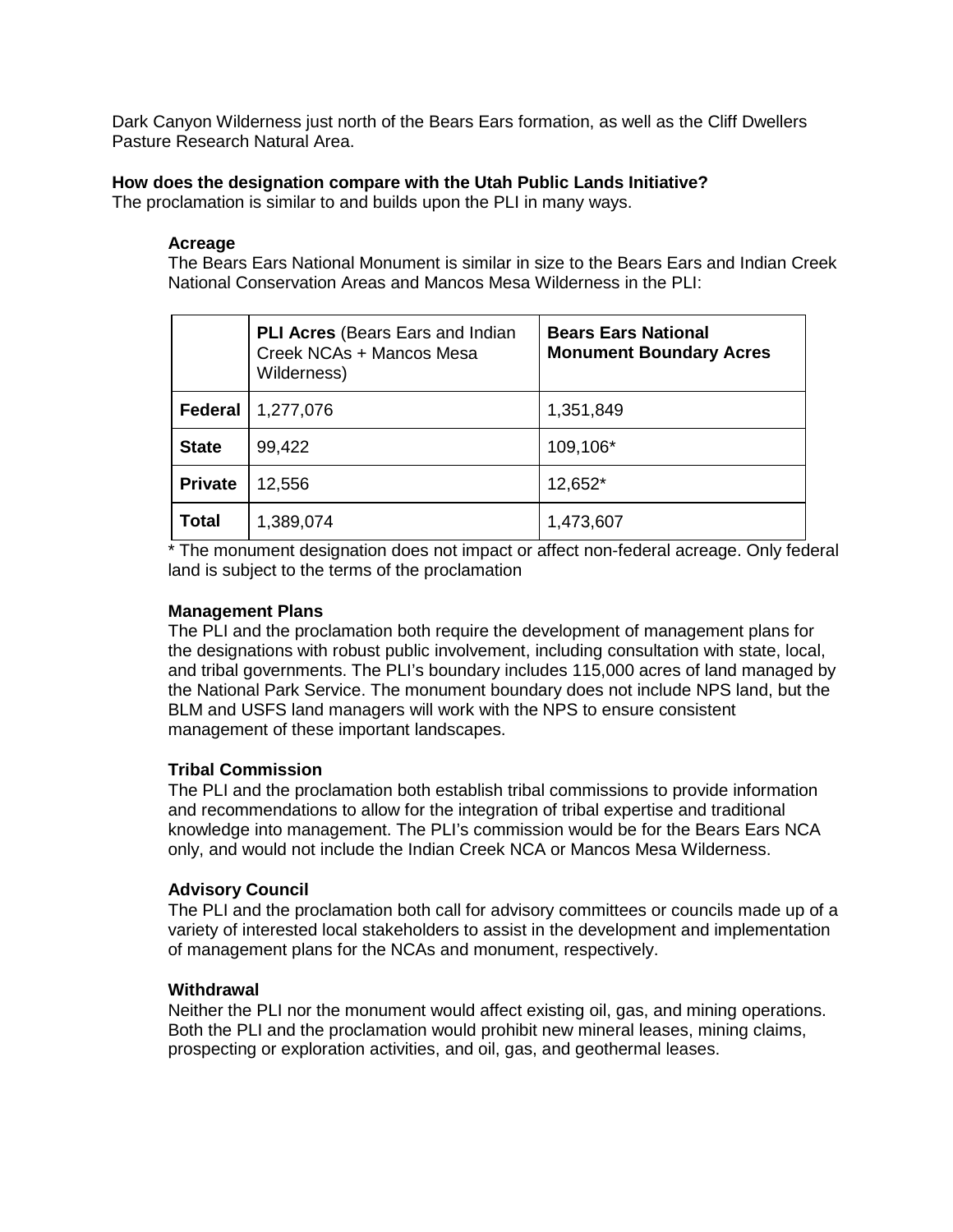## **Grazing**

The PLI and the monument both allow livestock grazing to continue. The PLI includes additional management guidelines including setting a floor that would prohibit managers from reducing grazing below certain levels. The BLM and the USFS will continue to grant grazing permits and leases under the proclamation.

## **Off-Highway Vehicle (OHV) Use**

The PLI and the proclamation would both require travel management plans, and would limit OHVs to routes designated for their use. The proclamation would require those roads and trails to be consistent with the care and management of the objects the monument protects, and that new roads or trails for motorized vehicle use be for the purposes of public safety or protection of the monument's objects.

## **Hunting & Fishing**

Neither the PLI nor the proclamation would affect the jurisdiction of the State of Utah with respect to fish and wildlife management, including hunting and fishing.

## **Who supports the Bears Ears National Monument?**

In addition to the significant tribal leadership on this effort, this designation is also supported by a broad group of stakeholders from the recreation, archaeological, paleontological, conservation, business, and religious communities. A number of these letters of support can be found [here.](https://on.doi.gov/2ii95p8)

## **How does the proclamation impact water rights?**

The monument designation is subject to valid existing rights, including water rights.

#### **How does the designation impact public access?**

The designation allows for public access, such as for hunting and fishing, which continue to be managed by the State of Utah. It also ensures that tribes will continue to be able to collect plants, firewood, and other traditional materials within the monument. Visitors may continue to use motorized vehicles and non-motorized mechanized vehicles (e.g. mountain bikes) on roads and trails designated as open for their use.

#### **How will local input be incorporated into the monument management plan?**

The proclamation retains the existing management responsibility for the lands in the respective agencies, but requires the agencies to cooperate in management planning. The BLM and USFS will undertake a monument planning process for the monument, including opportunities for public input according to the requirements of the National Environmental Policy Act and each agency's planning regulations and policies. The BLM and USFS staff will schedule informal open houses in January to answer questions from permittees and other interested stakeholders, and as part of the formal management planning process will announce public sessions later this winter and spring. The agencies will cooperate and consult with state, local, and tribal governments as part of each planning process. The proclamation also establishes a local advisory committee made up of interested stakeholders including state and local governments, tribes, recreational users, local business owners, and private landowners, as well as a Bears Ears Commission to enable local Tribes to provide guidance arising out of their traditional knowledge to the federal agencies.